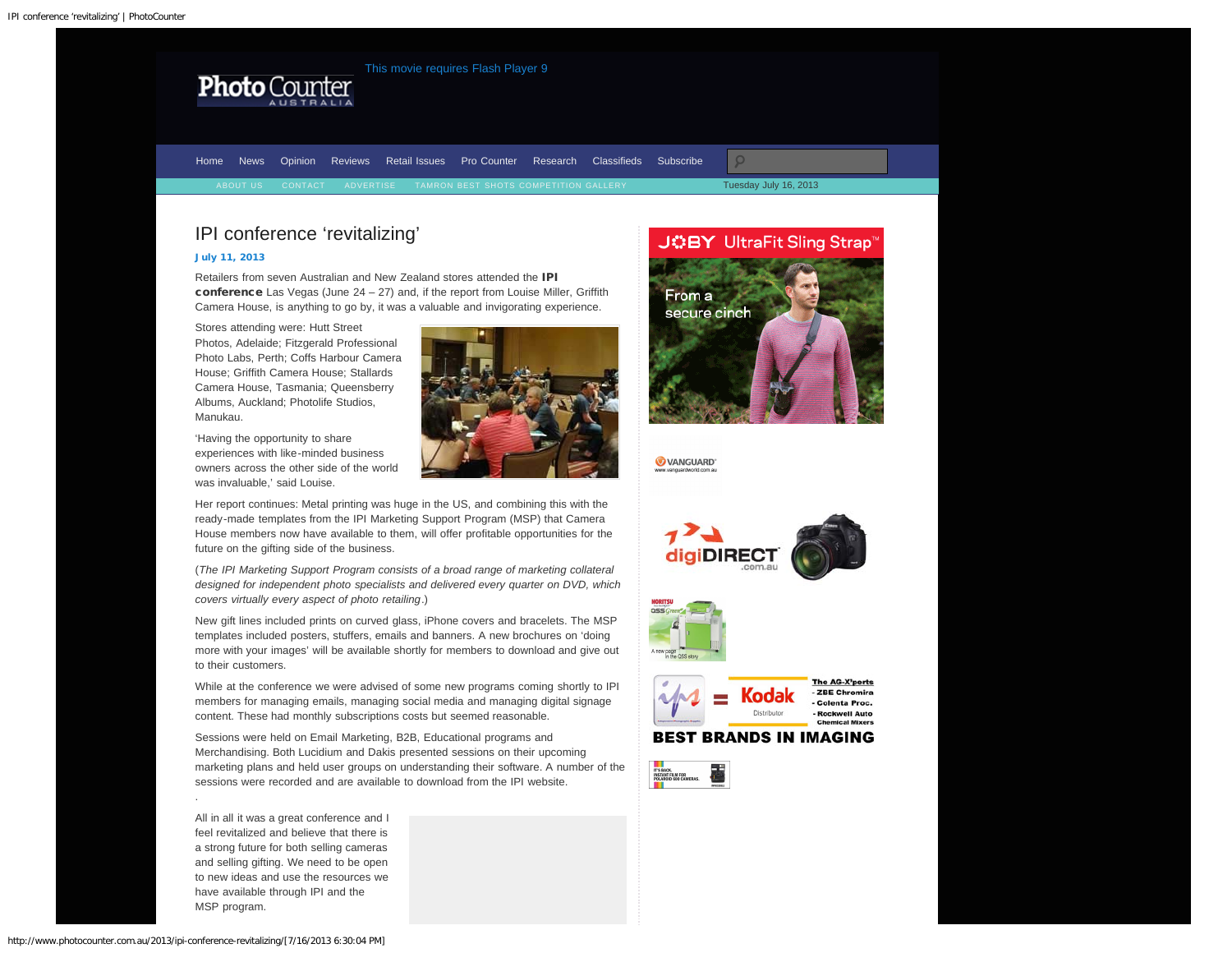- Louise said that the IPI conference was 'both similar and different' to Camera House get-togethers, 'In that there was more diversity of members attending.

'I found it was not just pure photographic businesses attending,' she said. 'Some IPI members had diversified their business to incorporate



Cards and other custom stationery was a hot topic at the conference.

other smaller and larger businesses within the photographic model.

'These included the high end B2B and custom card stationery facilities, for example.'







<span id="page-1-0"></span>3 THOUGHTS ON "IPI CONFERENCE 'REVITALIZING'"

## [Larry Steiner](http://www.ashlandphoto.com/) on [July 14, 2013 at 5:20 am](#page-1-0) said:

*It is great to hear the impressions of IPIC from our Australian compatriots. For me, this is a great partnership in learning. IPI gives a dynamic system where members from around the world contribute and help build the knowledge base and marketing programs. It is not a top-down system. For instance I saw a very inspirational presentation on a fantastic store build-out from a member from Quebec, Canada. It is definitely a pick-yourpleasure format – use what you like, and pay back by showing what works well in your store.*

[Reply](http://www.photocounter.com.au/2013/ipi-conference-revitalizing/?replytocom=11576#respond) [↓](http://www.photocounter.com.au/2013/ipi-conference-revitalizing/?replytocom=11576#respond)

#### Peter on [July 15, 2013 at 9:50 pm](#page-1-1) said:

<span id="page-1-1"></span>*Larry, do you think it is time for IPI to join with PMA for this sort of conference? For me it looks like pretty well a duplication of what we already have and it would be great to have a joint response. Only a few retailers over here have the funds to go to more than one US conference a year and it is a pity its split. It must be the same for many many distant US members.*

[Reply](http://www.photocounter.com.au/2013/ipi-conference-revitalizing/?replytocom=11596#respond) [↓](http://www.photocounter.com.au/2013/ipi-conference-revitalizing/?replytocom=11596#respond)

#### Chris on [July 16, 2013 at 5:46 pm](#page-2-0) said:

*Well put Peter. A joint collaboration is very necessary given the current scale of the industry. Certainly PMA has been a little*